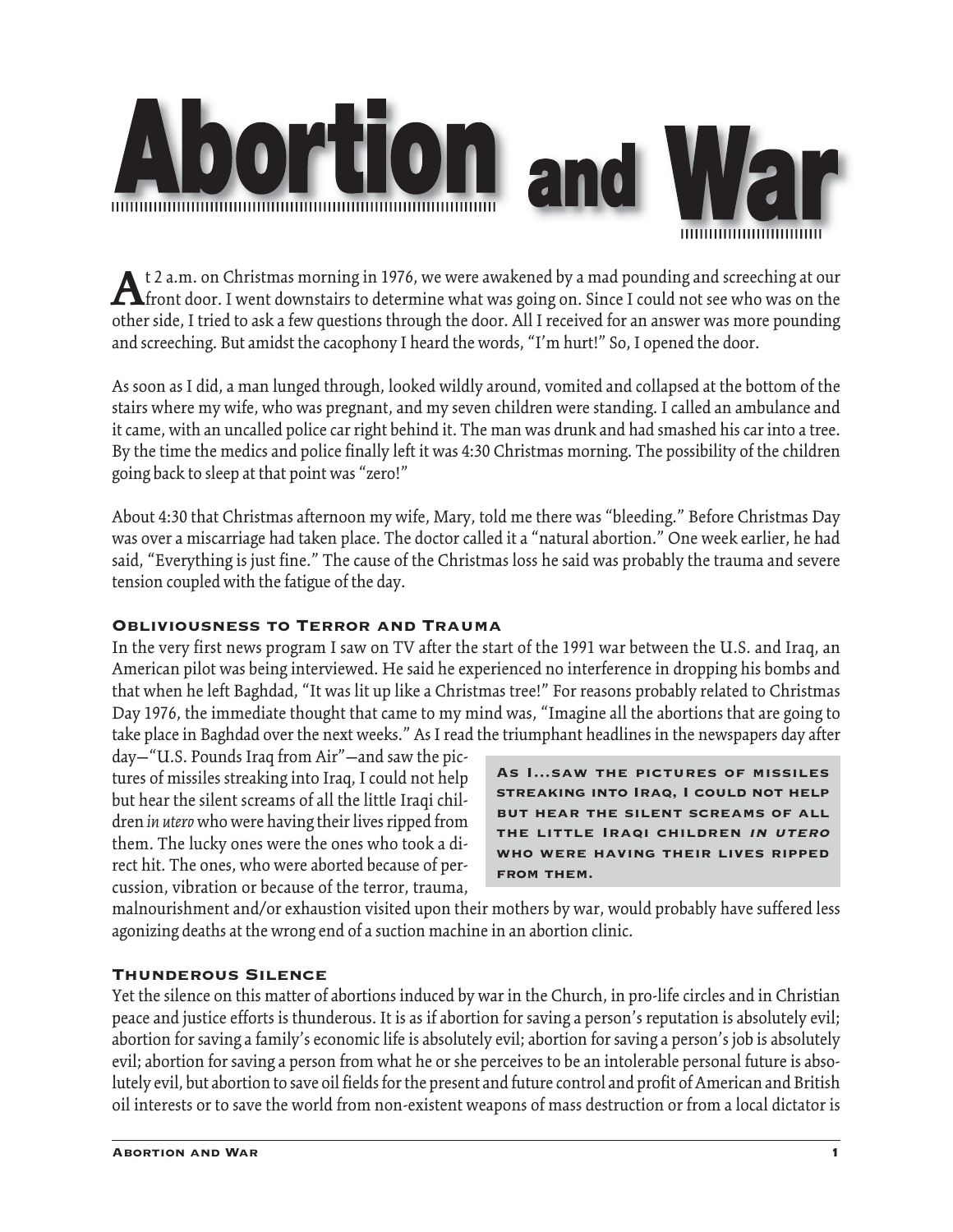morally permissible! It is as if patriotic earplugs have been discreetly employed by pro-lifers in order to not hear what they have been telling others to listen to for over thirty years—the silent screams.

It does no good to slickly try to argue that when Baghdad is bombed it is not the primary intention of the bombing to induce abortions, but rather the primary intention of the bombing is to save Kuwait or to save oil wells

or to save our country's standard of living or to save us from a hypothetical attack by Saddam Hussein. These arguments are nothing more than the pro-choice arguments wrapped in a flag. No one ever chooses abortion just for the fun of aborting. Abortion is always chosen in order to save something that is considered

No one ever chooses abortion just for the fun of aborting. Abortion is always chosen in order to save something that is considered of more value than the child in the womb.

of more value than the child in the womb or in order to be saved from some evil that is considered a greater evil than abortion. This is what the pro-choice philosophy is all about—abortion as the lesser evil.

## Who Will Be A Voice for the Unborn in War?

Modern industrial war, once unleashed, produces an instant Auschwitz for the unborn—that's fact, not conjecture. Mass abortions are the necessary and one hundred per cent inevitable consequence of modern war. Morally, that which a person is certain will occur, if he or she makes a particular choice, represents a choice for which he or she is responsible before God. A person cannot morally claim he or she does not intend the abortions that are absolutely certain to take place, by claiming he or she only intends to preserve the mother's bodily health or the health of the body politic. Health is being preserved at the cost of knowingly and willing killing *in utero* life.

So, where is the Church's pro-life voice for the voice-less children in the womb in Iraq, who are daily be-

ing chopped to pieces by military abortions? Or, is abortion by war the great exception to the inviolable right to life of the innocent child *in utero*? If so, how many abortifacient military actions is a desert oil field worth in the eyes of God? How many abortions are justified to destroy non-existent WMDs? How



many does God permit in order to get rid of a two-bit dictator who sits on a black gold mine? How many? 1? 100? 1000? 10,000? Where are the pro-life protests of industrial high-tech war on the unborn?

# PRO-LIFE TO PRO-CHOICE?

It has always been the pro-choice understanding that the Church's pro-life movement would come to the pro-choice position when a serious interest of its own or its members was attacked in a way that required the pro-life movement to see the "complexity" of the issue and the naïveté of its absolutist prohibition against destroying children *in utero*. Is preserving borderline neo-fascist Muslim dictatorships (Kuwait, Saudi Arabia, etc.) or control over oil fields or the vain posturings of patriotism just the "complexity" the pro-life movement or its leadership needs to find the exception to its total rejection of *in utero* homicide?

If not, why was the Church's pro-life movement not being a microphone for those screaming in silence in the wombs of Iraqi mothers as tens of thousands of abortions took place, due to the brutal economic sanctions imposed on Iraq by the US/UN, during the twelve years leading up to the current war? If not, why is the pro-life movement not a lone voice in the world pleading for the lives of those Iraqi children in the womb who are being torn limb from limb by the dogs of war today in Iraq? Both Old and New Testament are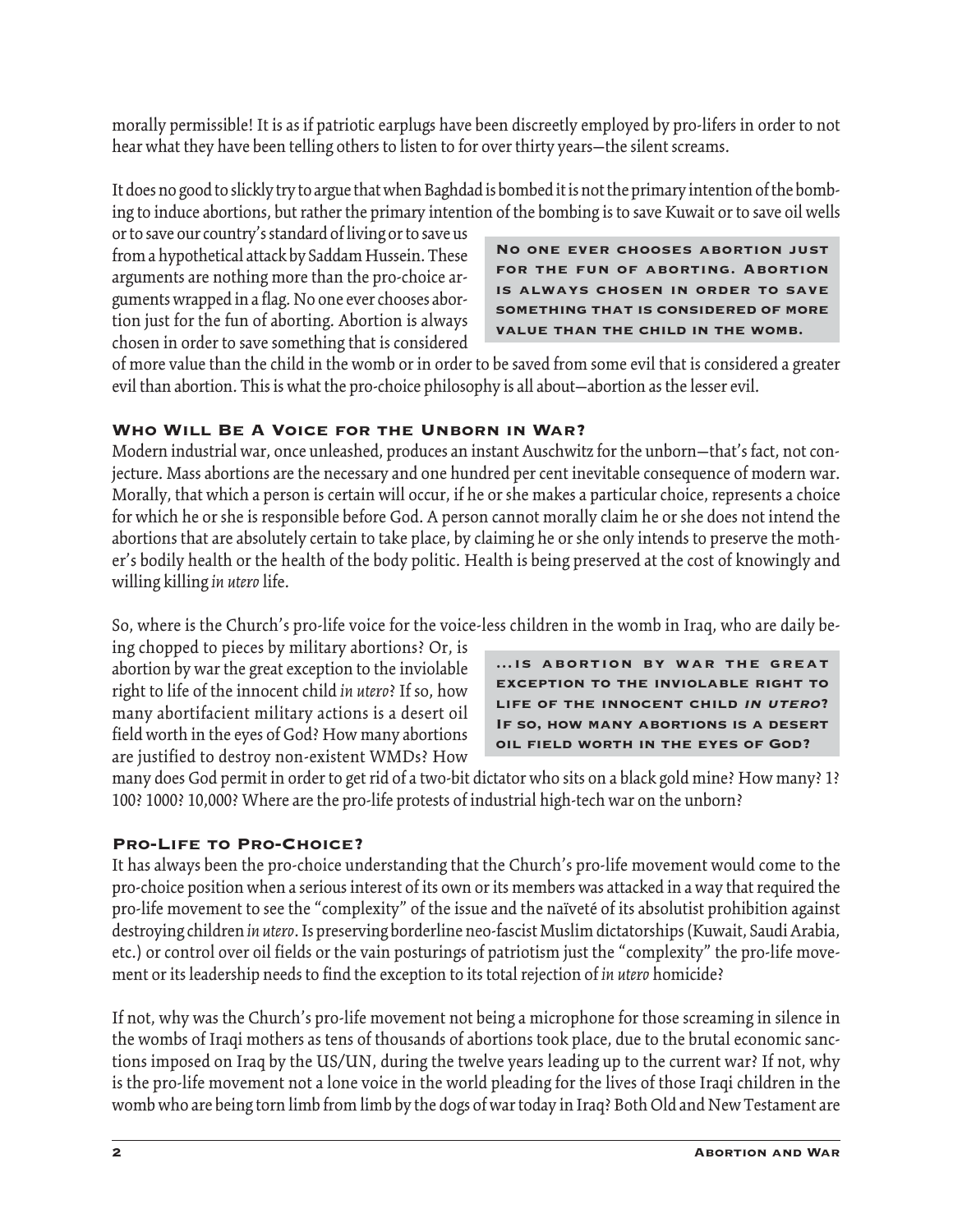clear: Where more is expected silence is sinful. Moral laxism where the destruction of human beings is concerned is among the gravest forms of evil—especially for those in positions of moral or spiritual leadership.

### Misnaming Reality—Deceitful Mind Games

Christmas tree lights are a symbol of new life in the baby Jesus—the Prince of Peace—who has just been allowed to complete His nine months in the womb of His mother. To analogize a Baghdad of a thousand horror-filled infernos to a "lit Christmas tree" is a grotesque misrepresentation of the event that is taking place.

However, it is an accurate representation of a human mind and heart drugged into a moral stupor by the war propaganda of erotic nationalism. Now let us pause here a moment and think: Is it not the flagrant misnaming of reality that is the foundation for all pro-abortion philosophies and politics? Is it not the obstinate refusal to call murder by its correct name, murder, that is at the heart of the pro-choice position? Is not the misnaming of murder as just another "medical operation" the hook on which all pro-choice propaganda hangs?

The time has come for a clear, unambiguous position statement and for political action by the Christian pro-life movement and its leadership on behalf of the unborn children of Iraq and by extension on behalf

of the unborn children of all countries in all wars. I believe God could be trying to raise the value and significance of the Church's pro-life movement in His salvific designs, but to do this, the movement must have the courage to say an unequivocal "No" to a misguided patriotism that ignores or justifies abortions as just another "military operation." If, however, the Church's pro-life movement now succumbs to the temptation to start "hair-splitting" or cleverly

I believe God could be trying to raise the value and significance of the Church's pro-life movement…but to do this, the movement must have the courage to say an unequivocal "No" to a misguided patriotism that ignores or justifies abortions as just another "military operation."

"side-stepping" its uncompromising and vigorous defense of all the unborn, it is finished as a moral force, because it will have become the embodiment of the untruth it opposes: "I am against abortion, but..."

So to be clear, the Church is now being called to pass through the fire of Her own teaching. The integrity of Her response today will be the measure of the power of Her proclamation tomorrow in many, many areas. Murder does not become anything less than murder because it is mass murder. Logical pettifogging and rhetorical chicanery are what the pro-choice movement practices in order to justify abortion. These deceitful mind games must not become what the Christian pro-life movement practices in order to justify or ignore the abortion mills of war—even if the Church's good and profitable relationships with the nation-state and its monied elite is jeopardized.

I hope and pray that I am dead wrong but, because of its graceless non-witness up to this moment in time, I am deeply concerned that the Christian pro-life movement—and especially its leadership—has intentionally turned a deaf ear to the silent screams of thousands of pre-born Iraqi children and instead sees only the power and the glory of the U.S.A. in a Baghdad "lit up like a Christmas tree." God's anawim of the womb deserve so, so much more than this from those who have been given by God "eyes to see and ears to hear."\*

### **Rev. Emmanuel Charles McCarthy**

\*see footnote on following page.